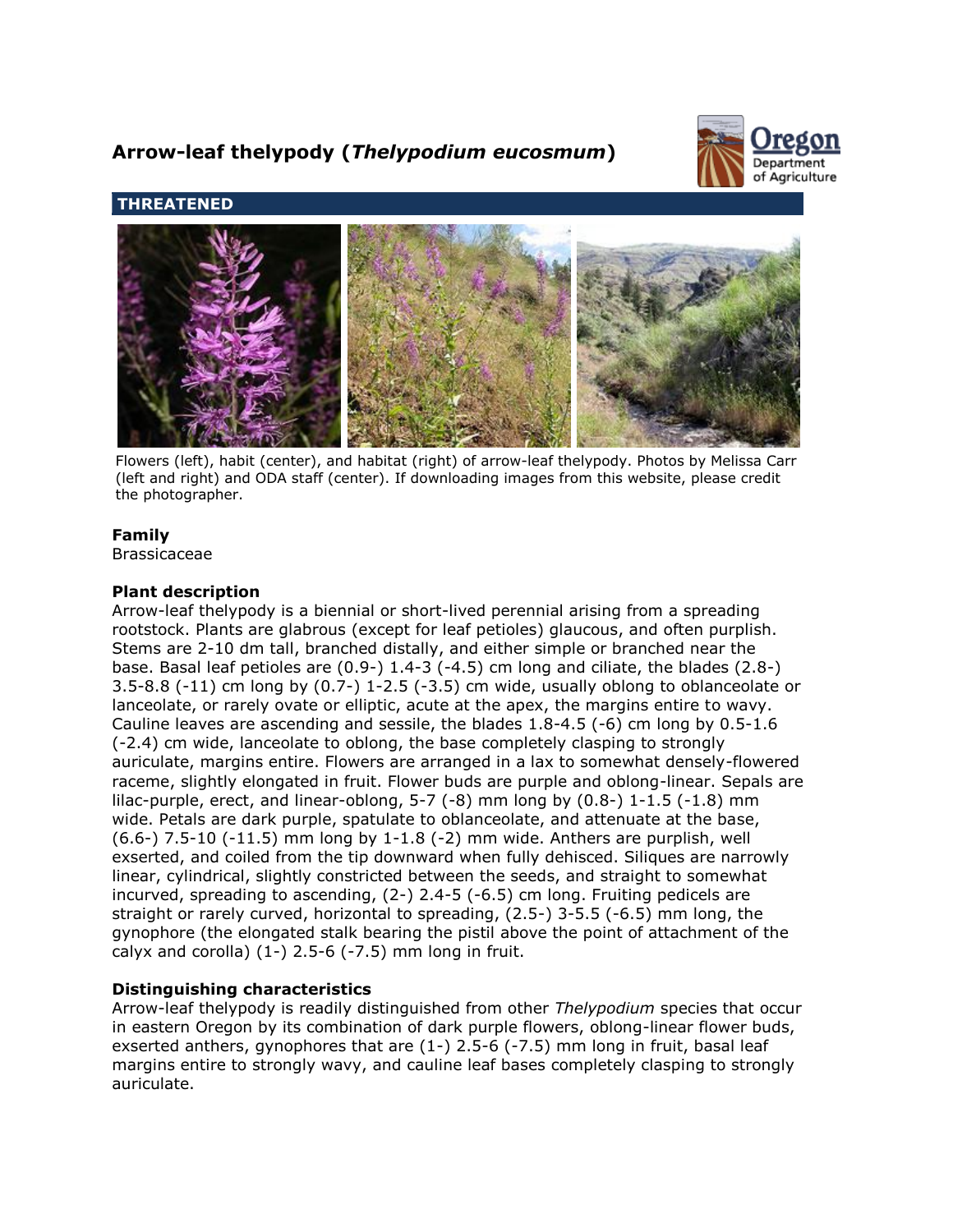*Thelypodium sagittatum* and the subspecies of *T. howellii* have ovate to lanceolate flower buds, anthers partially to wholly included, and gynophores (0.2-) 0.5-1 (-3.5) mm long; Oregon subspecies of *T. integrifolium* have gynophores 0.5-1.2 (-3) mm long and cauline leaf bases cuneate to attenuate, not auriculate; *T. laciniatum* has petals white or purple, gynophores (0.5-) 1-5 (-8.5) mm long, and basal leaf margins pinnately lobed or irregularly lobed, the lobes wavy, irregular, or dentate; and *T. milleflorum* has white flowers, gynophores (0.5-) 1-4 (-6) mm long, and basal and lower leaf margins commonly coarsely dentate.

### **When to survey**

Surveys should be completed when this species is flowering, from May through July, depending on conditions.

#### **Habitat**

Arrow-leaf thelypody occurs in shaded areas under junipers on dry slopes and in dry to moist areas in stream beds and along seeps and streams. It is found within junipersagebrush plant communities at elevations ranging from 500-1680 m (1640-5500 ft).

Associated plant species include *Artemisia tridentata, Balsamorhiza* spp., *Bromus mollis*, *B. tectorum*, *Ericameria nauseosa*, *Gutierrezia sarothrae*, *Hordeum murinum*, *Juniperus occidentalis*, *Lepidium* spp., *Purshia tridentata*, *Salix* spp., *Sarcobatus vermiculatus*, and *Urtica dioica*.

#### **Range**

Arrow-leaf thelypody is restricted to central and eastern Oregon within the Blue Mountains ecoregion. It has been reported from approximately 60 occurrences to date, which range from only a few plants to over 5,000 individuals. Populations appear to vary considerably in size and distribution from year to year. The majority of extant occurrences are located on lands managed by the Bureau of Land Management.

A few early publications indicated this species occurs in Idaho. However, this appears to be erroneous, as no known specimens have been collected outside Oregon, and authorities currently recognize arrow-leaf thelypody as an Oregon endemic.

### **Oregon counties**

Grant, Wheeler, Baker (historic record)

## **Federal status**

Species of Concern

### **Threats**

This species is at risk from intensive grazing and trampling by livestock (largely on BLM lands), competition from invasive non-native plants, off-road vehicle use, erosion, and herbivory by deer and insects.

#### **Did you know?**

Arrow-leaf thelypody was first collected in Baker City, Oregon in 1875 by R. D. Nevius. This is the only known collection of the species from Baker County, and it does not appear to have been reported from the county since. Arrow-leaf thelypody was described by B. L. Robinson in 1895, based on Nevius' specimen from Baker City, as well as a specimen collected by T. Howell from the Blue Mountains in Grant County in 1885.